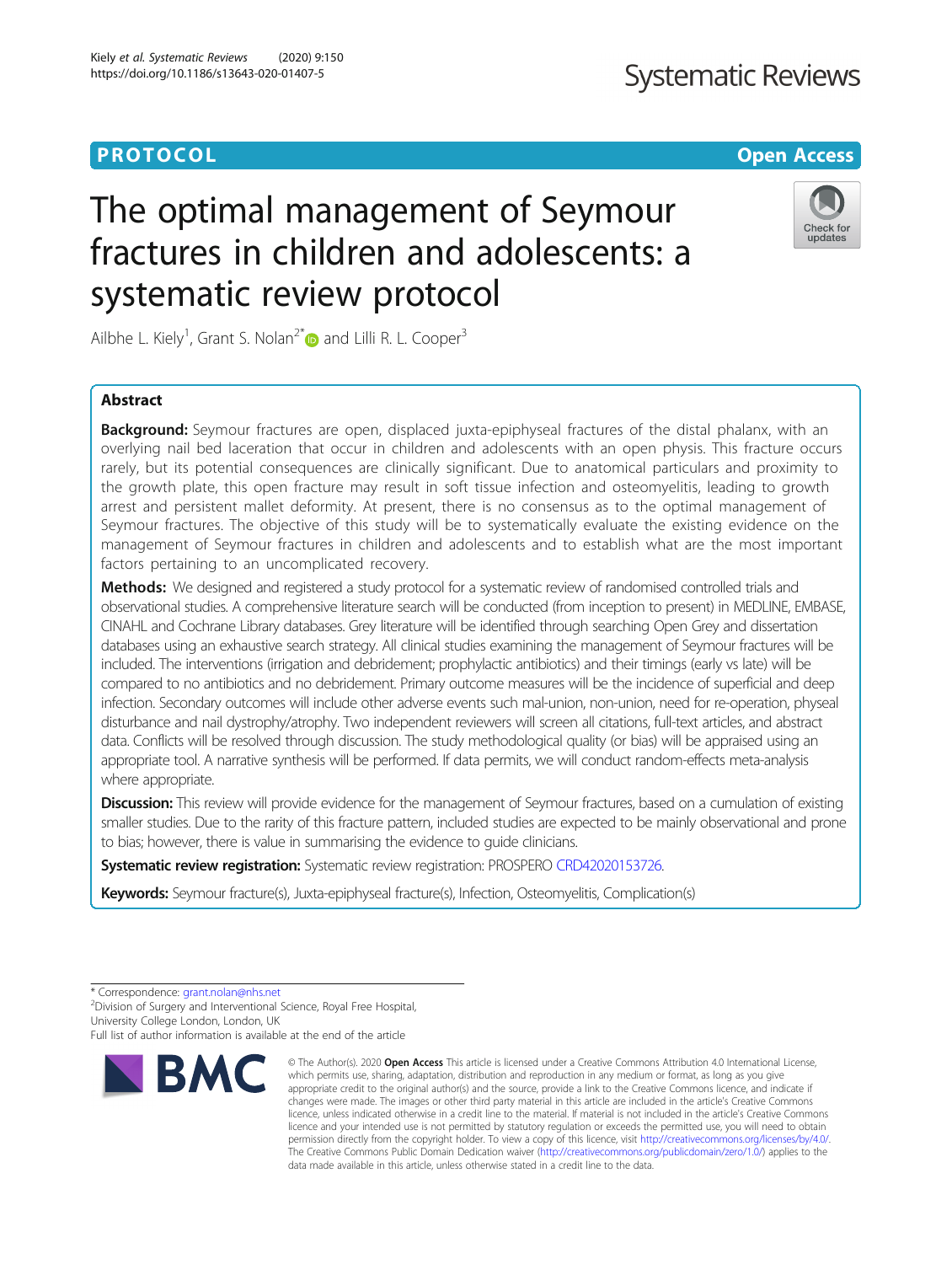#### Background

Seymour fractures are displaced, open fractures of the juxta-epiphyseal region of the distal phalanx [\[1\]](#page-5-0), with an overlying nail bed laceration that occur in skeletally immature individuals. While this fracture pattern was first described by Seymour in 1966  $[1]$  $[1]$ , the exact definition is not unanimous; the majority of sources  $[2-11]$  $[2-11]$  $[2-11]$  $[2-11]$  $[2-11]$  define it as an open injury; however, several sources also include closed injuries [[12](#page-6-0), [13\]](#page-6-0). Seymour's original description of the fracture did not specifically comment on the presence or absence of nail bed injury, and thus, the definition is subject to interpretation.

Additionally, some sources identify a similar injury pattern in adults and include this in their definition [\[14](#page-6-0)]. Radiologically, these can be fractures of the epiphysis (Salter-Harris types I and II) or metaphyseal fractures just distal to the physis (juxta-epiphyseal). Salter-Harris III–V are generally not included in the definition as these either cross the epiphyseal plate or would not cause the same displacement or clinical pseudo-mallet deformity [[3\]](#page-5-0). Clinically, they may mimic a mallet type injury due to the insertion points of the flexor digitorum profundus and the opposing extensor tendon—causing a deformity where the shaft of the distal phalanx is flexed and the epiphysis remains extended [\[12\]](#page-6-0).

#### Disease burden, morbidity in general

The incidence of Seymour fractures has never been reported, such is the rarity of the fracture. In 2020, Rask described a local prevalence of 5.4% of all paediatric distal phalanx fractures presenting to one institution [\[15](#page-6-0)]. More broadly speaking, the annual occurrence of a phalangeal fracture is 2.7% in children [\[16\]](#page-6-0). Seymour fractures most commonly occur in younger children, with a reported mean age of 8.7 years [[17](#page-6-0)]. The most common mechanism is a crush or sporting injury [[4](#page-5-0)].

While these are rarely occurring fractures, the clinical impact and consequences of them are significant. Despite appearing as a potentially insignificant injury, these fractures are high risk for complications and cause a disproportionately large amount of morbidity.

#### Consequences of infection in Seymour fractures

Owing to several factors, this fracture is high risk for infection [[12,](#page-6-0) [17\]](#page-6-0). Late presentation or lack of intervention may result in infection, growth arrest and persistent mallet deformity of the distal phalanx [\[10](#page-5-0)]. Reyes reported a 45% overall infection rate with a 36% occurrence of osteomyelitis with presentation > 24 h postinjury [\[17](#page-6-0)]. The risk of infection is higher than in other open fractures of the distal phalanx due to the characteristic soft tissue injury. The nail plate is avulsed, and interposed soft tissue, the germinal matrix of the nail complex, may be present in the fracture site, leading to contamination of the fracture site [[18](#page-6-0)]. In turn, an infection in the juxta-epiphyseal region of bone can lead to physeal arrest.

These injuries are also high risk for non-union [[12](#page-6-0)]. In the same vein, this is postulated to be due to their unique anatomical considerations. In a juxta-epiphyseal fracture such as this, the extensor tendon inserts onto the proximal segment of the fracture and the flexor tendon to the distal one  $[1, 18]$  $[1, 18]$  $[1, 18]$  $[1, 18]$ , so forces across the fracture oppose union [[11](#page-6-0)]. Any interposed nail bed as previously described can also prevent union [[17\]](#page-6-0).

A growth arrest of the distal phalanx, whether caused by infection or mal-union, has the potential to alter the normal arcade of finger lengths and result in cosmetic deformity [\[10](#page-5-0)].

#### Current practice

A range of different management options have been reported in a variety of different settings [\[5,](#page-5-0) [17\]](#page-6-0). These range from closed reduction and splinting to formal washout, debridement and percutaneous Kirshner wire (k-wire) fixation. These interventions may take place in clinic, the emergency department (A&E) [[5](#page-5-0)] or the operating theatre [[3,](#page-5-0) [17](#page-6-0)] under local anaesthetic (ring block) [[5\]](#page-5-0) or general anaesthesia [[3,](#page-5-0) [17\]](#page-6-0). The current practice in the management of Seymour fractures varies significantly amongst different surgeons and centres.

The rationale for conservative management is based on the principal of metalwork increasing the risk of infection, and from Seymour's original case series of this fracture pattern, where he describes high rates of post-operative infections [\[1](#page-5-0), [19\]](#page-6-0). Seymour found a higher incidence of infection (3/5) in those managed operatively (k-wire) and those who had the nail-plate removed (3/6) than those who had a closed reduction and splint  $(0/9)$  [\[1\]](#page-5-0). This said, in Seymour's original study, perioperative antibiotics were not given nor did 'formal irrigation and debridement' occur, as described by more recent studies [[3](#page-5-0)].

The rationale for formal irrigation and debridement and prophylactic antibiotics is based on principles of the management of an open fracture and is a more widely accepted practice in more recent years [[3,](#page-5-0) [7,](#page-5-0) [12,](#page-6-0) [13,](#page-6-0) [18](#page-6-0)].

Nonetheless, with a paucity of evidence informing the management of these fractures, equipoise exists.

#### Hypothesis/aims

We hypothesize that Seymour fractures that undergo timely formal irrigation, debridement and reduction with early prophylactic antibiotics have a lower rate of complications such as infection and mal-union. This systematic review aims to summarise the best available evidence for the management of Seymour fractures in children and adolescents. This review will be directly applicable to the clinical care of these injuries and will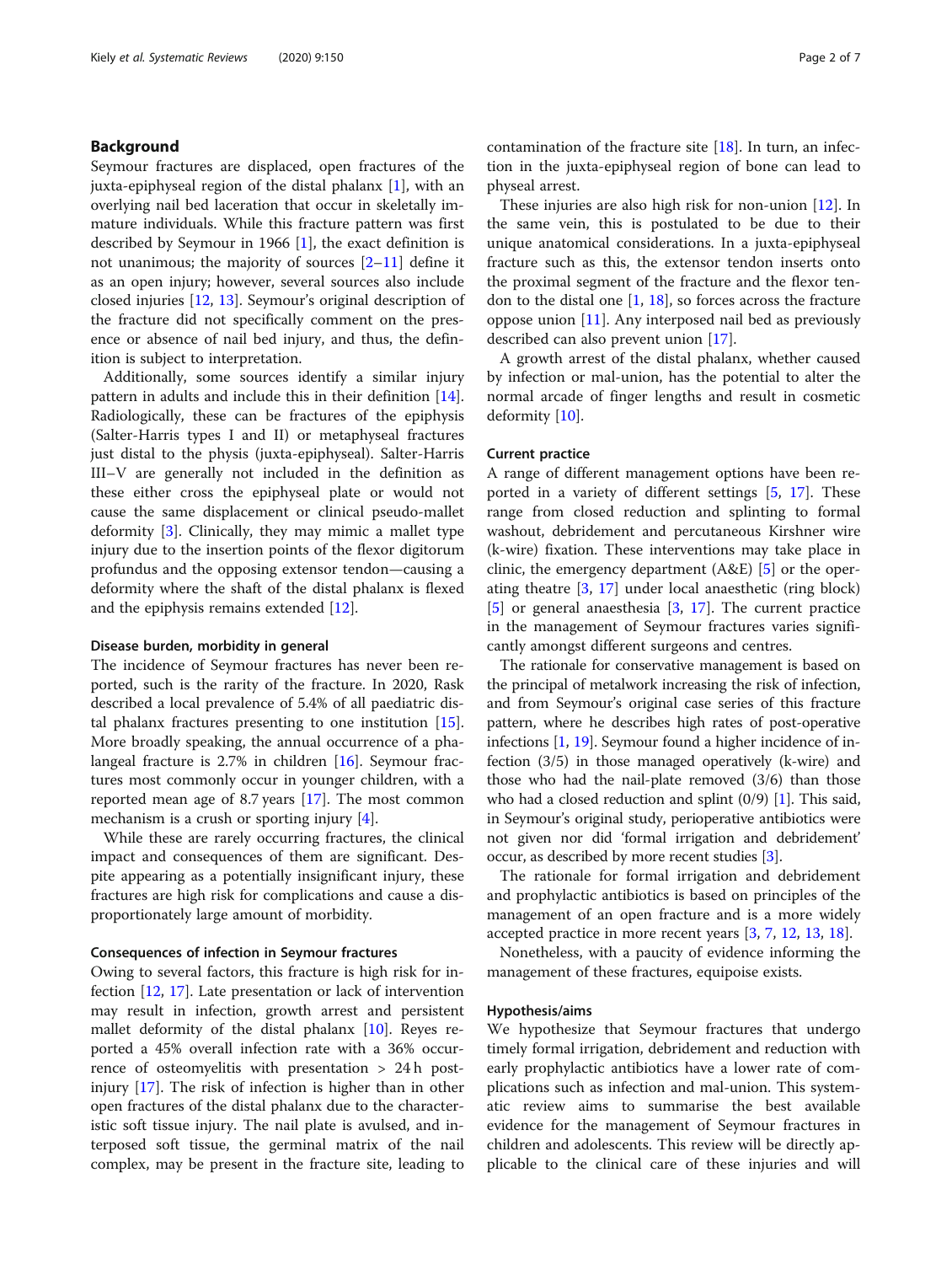provide higher-level evidence for their management. This is of clinical relevance, in a fracture that is high risk for complications, which may be avoided when managed with early appropriate care [[5,](#page-5-0) [17\]](#page-6-0).

#### Research question

In children and adolescents who sustain Seymour fractures, what are the most important factors pertaining to an uncomplicated recovery?

#### Materials and methods

This protocol has been registered with the PROSPERO international prospective register of systematic reviews (registration number CRD42020153726) and will be reported adhering to the Preferred Reporting Items for Systematic Review and Meta-Analysis Protocols (PRISMA-P) 2015 statement [[20\]](#page-6-0). The PRISMA-P checklist for this study is included as an additional file (Supplementary file 1).

The final review will be reported following the PRISMA statement [[21](#page-6-0)] and the Meta-Analysis of Observational Studies in Epidemiology (MOOSE) guidelines [[22\]](#page-6-0).

#### Study eligibility criteria

Studies will be selected according to participants, condition or outcome(s) of interest and study design.

#### Study designs

We will include randomized controlled trials (RCT) and controlled observational studies assessing the management of Seymour fractures. We expect the majority of studies to be retrospective or prospective observational studies (cohort or case-control) with or without a comparative group. Due to the anticipated paucity of comparative studies, we will also include non-comparative studies, e.g., case series, with intention of pooling outcomes with single-arm data from comparative studies into a meta-analysis of proportions. Case series of less than 3 patients, case reports, study protocols, animal studies and review articles will be excluded.

#### **Participants**

We will include studies examining the management of Seymour fractures in children and adolescents, where these are persons aged under 18 years with open physeal plates. Studies reporting adults (aged over 18) or any persons with fused epiphyseal plates will be excluded, as will patients without radiological confirmation of a juxtaepiphyseal fracture. Closed injuries will also be excluded.

#### Interventions and comparators

We will broadly group patients based on two treatment modalities, namely debridement and prophylactic antibiotics and the timing of these interventions. Debridement will be defined as formal washout, debridement of soft tissues and any form of splinting or fixation. This may take place in the emergency department, clinic room or operating theatre.

Antibiotics may be in the oral or intravenous form and must be prescribed from time of presentation (< 24 h).

To establish the isolated and combined importance of early debridement and prophylactic antibiotics, we will compare the following:

Early, late or no formal debridement ± reduction and fixation as needed;

Early vs late or no antibiotics.

Early antibiotics will be defined as prophylactic antibiotics administered from the time of presentation, as long as presentation was within 24 h of injury.

Early debridement eludes to debridement within 48 h of injury.

In addition, these will be compared in combination as 'complete' vs 'incomplete' treatment, where complete treatment is defined as a combination of early antibiotics and debridement  $\pm$  fracture reduction and fixation if appropriate. Incomplete treatment will be defined as either a lack of debridement  $\pm$  reduction and splinting or fixation or a lack of early prophylactic antibiotics but the presence of the other. No treatment pertains to a lack of both components.

For those who underwent debridement, a subgroup comparison will be conducted, examining emergency department vs operating theatre management. Those patients who were delayed presenting to medical care will also be analysed as a separate group. If reported, usual care such as pain relief, anaesthesia and immobilisation technique will be examined in addition.

#### Outcome measures

The primary outcome will be the relative risk of soft tissue or bony infection. Soft tissue infection is defined as those with characteristic signs of skin and subcutaneous tissue infection (erythema, warmth, purulence). Bony infection (osteomyelitis) is defined as those that had signs of infection combined with radiographic evidence of focal bony lysis or cortical loss or a periosteal reaction.

Secondary outcomes will include other adverse events such mal-union, non-union, need for re-operation, physeal disturbance and nail dystrophy/atrophy (all as defined by the study in question).

Mal-union and non-union will be assessed up to 1 year; nail growth and physeal disturbance will be assessed with a minimum follow-up of 3 months post-injury.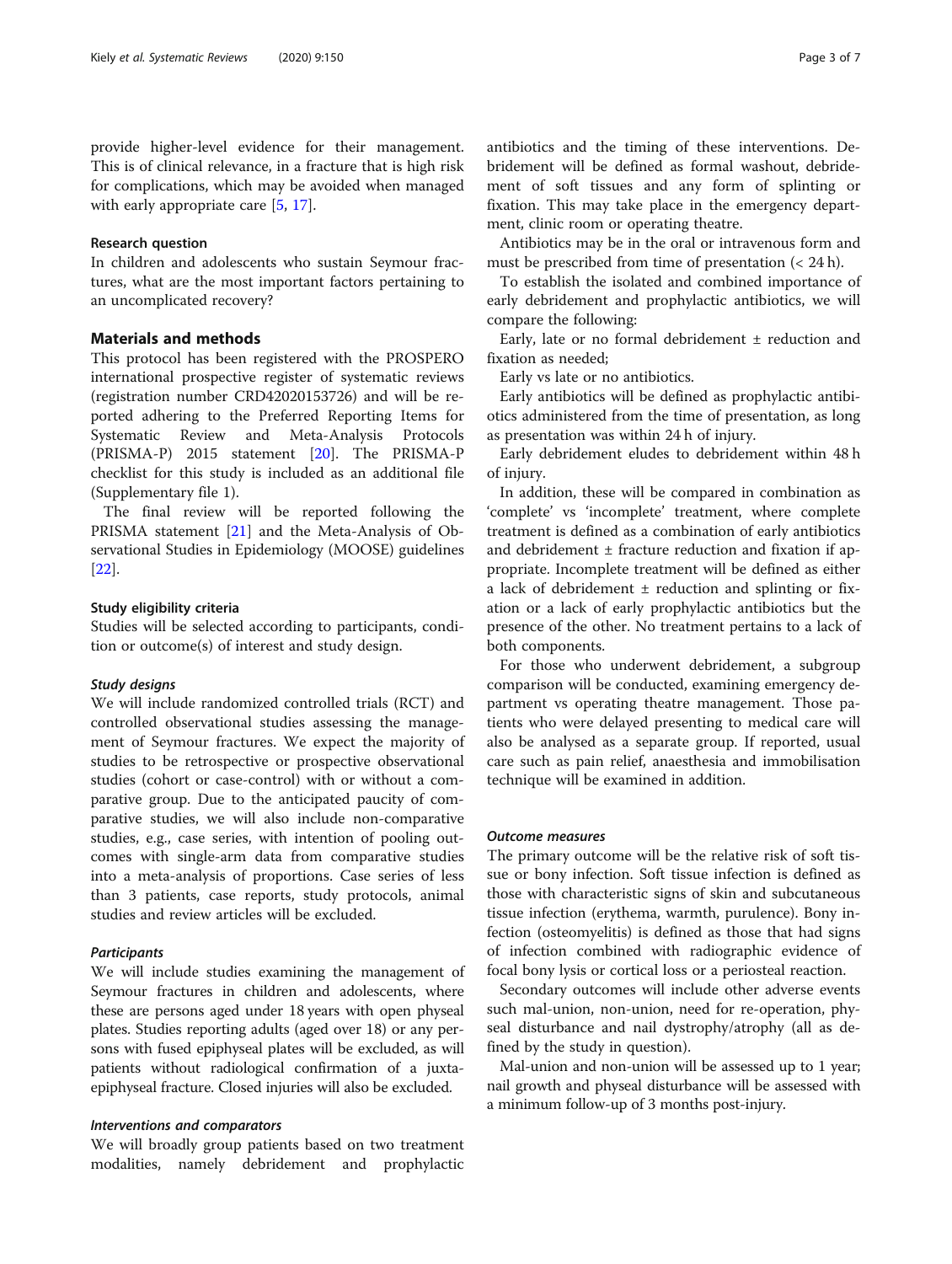#### Setting

Studies performed in the hospital and emergency department setting will be included. Studies performed in a primary care setting will be excluded.

#### Language

No limitations will be imposed on language.

#### Information sources

The primary source of literature will be a structured search of the following major electronic databases from inception to April 2020: MEDLINE (Ovid) SP; EMBASE (Ovid SP); CINAHL (Cumulative Index to Nursing and Allied Health Literature) and the Cochrane Library (Cochrane Database of Systematic Reviews, Cochrane Central Register of Controlled Trials [CENTRAL], Cochrane Methodology Register), in collaboration with a medical research librarian. PROSPERO will be searched for ongoing or recently completed systematic reviews.

The secondary source of potentially relevant material will be a search of the grey or difficult to locate literature, including Open Grey and dissertation databases (e.g. Open Access Theses and Dissertations). We will hand-search and screen the reference lists of included studies, relevant reviews, national clinical practice guidelines or other relevant documents to identify cited articles not already in our list of included studies. Content experts and authors who are prolific in the field will be contacted. The literature searches will be designed and conducted by the review team which includes two experienced health information specialists.

#### Search strategy

The search strategy used will include a range of text words as well as Medical Subject Headings (MeSH) terms related to 'Seymour fractures' and 'juxta-epiphyseal fractures.' The draft search strategy for MEDLINE is presented in Supplementary file 2. These search terms will be adapted for use with other bibliographic databases.

No restrictions will be placed on the timing of publication. The search will be performed in English, and translations will be sought for articles published in other languages. No restriction will be placed on publication status (i.e. unpublished studies will be included).

#### Selection of studies

Once the text and MeSH searches have been combined, duplicates will be removed using EndNote (Clarivate Analytics, Boston, MA, USA). Citations will also be managed using this software.

The collated reference list of studies meeting the inclusion criteria will be searched to identify additional relevant studies. Two independent researchers (A.K. and G.N.) will screen titles and abstracts for eligibility against a pre-defined list of inclusion and exclusion criteria. This process will be carried out using Rayyan [\[23](#page-6-0)], a bespoke web and mobile app for systematic reviews. At this stage, any reference deemed eligible for inclusion by either reviewer will be included. Two reviewers (A.K. and G.N.) will then screen the full text of potentially relevant articles. Reasons for exclusion will be recorded where applicable.

Where disparity occurs between references, consensus will be sought, and all remaining articles will be read in full before a decision on inclusion is made. If disagreements remain between the screening authors, the texts will be resolved by discussion or by consulting a third author (L.C.).

The bibliography of the final included studies will be screened to check for additional publications that may be relevant. The search results, including abstracts, fulltext articles and record of the reviewer's decisions will be recorded first in Rayyan [[23\]](#page-6-0) and then in a predefined data collection sheet in Microsoft Excel (Microsoft Corporation, 2018).

#### Data extraction and management

Two reviewers (A.K. and G.N.) will collect data independently and in duplicate using a pre-defined electronic data extraction form. The data collection process will be in keeping with the Cochrane Handbook of Systematic Reviews of interventions [[24\]](#page-6-0).

The following data will be extracted: first author, year of publication, study design, inclusion and exclusion criteria, number of patients, method of diagnosis, age, sex, relevant medical history, mechanism, time since injury, digit involved, type of intervention (debridement, fixation, anaesthesia), duration of intervention, specialty performing intervention, location of intervention (theatre or A&E), antibiotic regimen, time to first antibiotic, analgesic regimen and primary and secondary outcomes.

If authors report on adult patients, these will not be included in the analysis, if the data is clearly distinguishable.

In addition, the statistical analysis models and outcome measures used will be noted. Divergences will be resolved by consensus or with a third reviewer (L.C.) if needed.

#### Dealing with missing data

Where relevant, study authors will be contacted if data relevant to the systematic review are missing in the study report. Where authors fail to reply after first contact or after one reminder, the missing data will be acknowledged, and we will proceed with the analyses.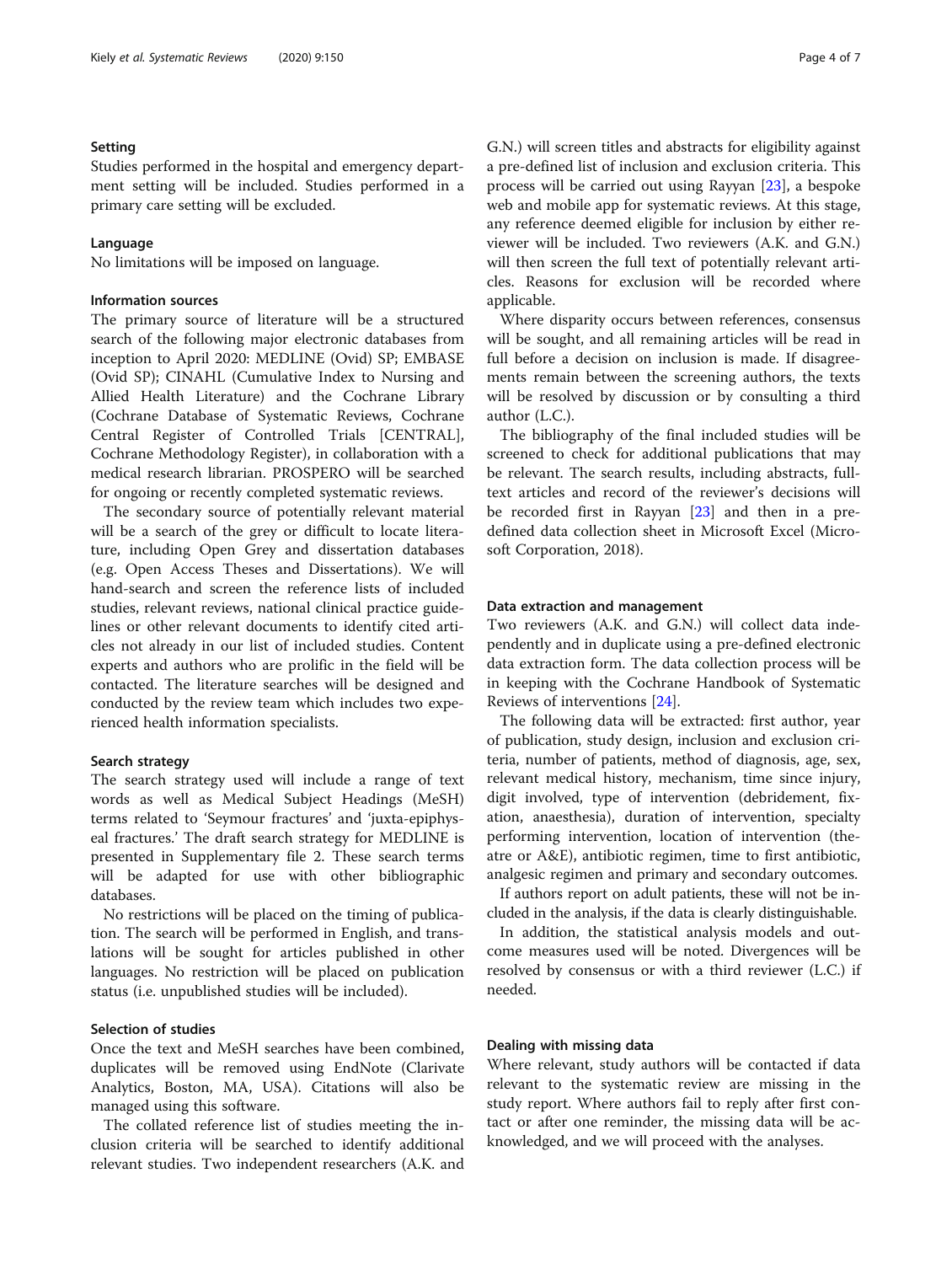#### Assessment of risk of bias of included studies

We expect that most included studies will be observational rather than randomised studies, of which some will be uncontrolled (e.g. case series of one surgeon's outcomes). Each study design will be assessed using a relevant tool.

If there are any randomised trials, they will be assessed using the Cochrane Risk of Bias 2 (RoB 2) [\[25](#page-6-0)] tool, which focuses on aspects of trial design, conduct and reporting.

Non-randomised comparative studies (e.g. cohort and case control studies) will be assessed using ROBINS-I tool [[26\]](#page-6-0), which holds studies to standard against a hypothetical pragmatic randomised trial. It covers seven potential domains of bias.

Uncontrolled studies (e.g. case series) will be assessed using a tool which has been specifically for this purpose [[27](#page-6-0)]. It is formed from an adaptation of previous criteria from Pierson [\[28\]](#page-6-0), Bradford Hills [[29](#page-6-0)] and Newcastle Ottawa scale [\[30\]](#page-6-0) which assess bias in four domains: selection, ascertainment, causality and reporting.

A narrative summary of the risk of bias of the included studies will be performed, which will be supported by a figure and table showing the results of the critical appraisal. The results of the risk of bias tool will be used in a sensitivity analysis to ensure studies judged to be at 'critical' risk of bias do not affect the robustness of our results in any subsequent meta-analysis.

#### Data analysis and synthesis

To answer the review question of determining the optimal management of Seymour fractures, the data from each paper will be used to build evidence tables providing an overall description of included studies. The tables will contain data including study characteristics, context, population, outcomes and findings for each included study. This will be accompanied by a narrative synthesis of the data.

Clinical and methodological heterogeneity will be assessed across each study in early vs late debridement, early vs late antibiotics and complete vs incomplete treatment groups [[31](#page-6-0)]. This will determine whether it may be feasible to perform a meta-analysis. If possible, we will perform a random effects meta-analysis [[31\]](#page-6-0). We will present the results as a pooled estimate for each of the primary outcomes comparing early vs late debridement, early vs late antibiotics and complete vs incomplete management as relative risk with 95% confidence intervals. The results of this will be presented in a forest plot. If feasible and appropriate, studies that do not contribute comparative data will be pooled with single-arm data from comparative studies to determine the overall risk of infection in the treatment group of relevance by meta-analysis of proportions. A forest plot may be produced to show the pooled effect of findings.

Heterogeneity will be assessed visually by examining the overlap of confidence intervals in the forest plot. We will quantify statistical heterogeneity by estimating the variance between studies using the  $I^2$  statistic which examines the variance between studies to produce a percentage score of between 0 and 100% which will be interpreted as per the Cochrane handbook [[24](#page-6-0)]. Tau squared and chi-squared tests will also be applied where a  $P$  value of  $\lt$  0.05 is considered statistically significant for heterogeneity [[31](#page-6-0)].

A summary of findings table will be created for the primary outcome measure. We will rate the overall quality of evidence of these outcomes using the Grading of Recommendations, Assessment, Development and Evaluation (GRADE) Working Group methodology [[32](#page-6-0)]. Each critical outcome's quality of evidence is rated, taking into consideration five defined criteria (risk of bias and limitations of design, consistency of analysed studies and their results, directness, precision and publication bias) that may lead to grading down, and three criteria (large effect, doseresponse and opposing bias and confounders) that may lead to grading up [\[33,](#page-6-0) [34](#page-6-0)].

#### Additional analyses

If it is not possible to combine the data in the above manner, then we will determine the crude incidence estimates of infection (number of infections/sample size) along with the 95% confidence intervals associated with timing of debridement and prophylactic antibiotics for each study using a meta-analysis of proportions.

If sufficient studies are identified and data points are available, potential sources of heterogeneity will be investigated further by subgroup analyses according to baseline characteristics and methodological covariates. We plan to conduct analyses by gender (male vs female), age (children vs adolescents) and risk of bias (e.g. serious vs moderate/low risk of bias). A subgroup analysis will be carried out of patients who were delayed presenting to hospital, as a meta-analysis of proportion to ascertain the incidence of infection in this cohort. For all patients who underwent debridement, a subgroup comparison will be conducted, examining emergency department vs operating theatre management.

#### Meta-bias

Publication bias will be investigated, and a funnel plot will be generated for each meta-analysis containing 10 or more studies. Small study effects (or 'publication bias' across studies) will be assessed by inspection of the funnel plots for asymmetry and with Egger's test [[35\]](#page-6-0) where appropriate, with the results considered to indicate potential small study effects when  $P$  values are < 0.10. Depending on the number of included studies in the review, we will undertake a sensitivity analysis to ensure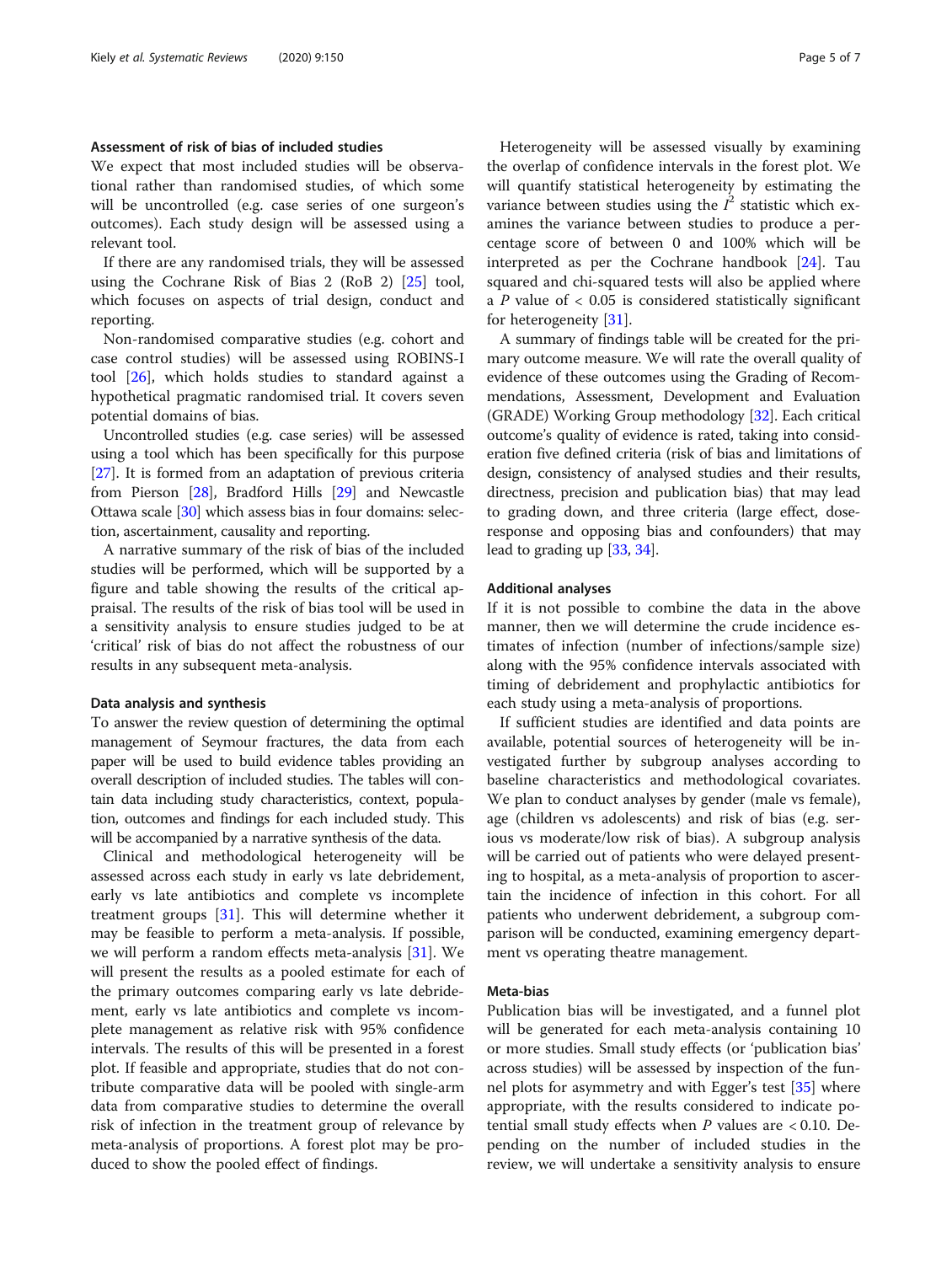<span id="page-5-0"></span>the robustness of our results. We anticipate that the systematic review will identify studies judged to be at critical risk of bias, and we will perform a sensitivity analysis where these are excluded.

#### **Discussion**

This protocol describes a systematic review and metaanalysis of the management of Seymour fractures in children and adolescents. We are not aware of another systematic review addressing this cohort of patients.

While the hand is the most frequently injured part of a child's body, Seymour fractures are relatively uncommon injuries [[36\]](#page-6-0). While we can ascertain certain aetiological details from studies, review articles and case series [5, [11,](#page-6-0) [12](#page-6-0), [18\]](#page-6-0), the paucity of evidence due to the rarity of this fracture pattern leads to controversy as to the optimal type and setting of treatment.

A key challenge arising from the rarity of the fracture is that we anticipate identifying studies that are small in size, use diverse designs and have variable quality of reporting methods and results. We expect to find few comparative studies, and all studies will likely be retrospective cohort studies. By design, they will carry a high risk of bias. As such, bias will be a potential limitation of this review. We also expect the small number of studies to limit the potential for meta-analysis of studies although we will continue to proceed with a narrative review in this instance.

Any amendments made to this protocol when the review is conducted will be reported in the final paper. We plan to publish the review in a peer-reviewed journal that will reach an audience of both orthopaedic and plastic surgeons. We also anticipate that our findings will be of interest to paediatric emergency practitioners, paediatric surgeons or patients or parents who have sustained Seymour fractures.

This study aims to identify the treatment setting and modality that offers the best outcome for Seymour fractures in a comparison of several studies, and therefore provide clinicians with information to choose the optimal treatment plan for these rare fractures. Our conclusions will be based on validated methodology, including a quality of evidence and quality of reporting appraisal for each study.

When summarising the results for this important clinical presentation, this systematic review will help guide clinicians in improving the management of these highrisk injuries.

#### Supplementary information

Supplementary information accompanies this paper at [https://doi.org/10.](https://doi.org/10.1186/s13643-020-01407-5) [1186/s13643-020-01407-5](https://doi.org/10.1186/s13643-020-01407-5).

Supplementary file 1. PRISMA-P checklist. Supplementary file 2. Draft search strategy for Medline.

#### Abbreviations

A&E: Accident and emergency; CENTRAL: Cochrane Central Register of Controlled Trials; CINAHL: The Cumulative Index to Nursing and Allied Health Literature; EMBASE: Excerpta Medica Database; GRADE: Grading of Recommendations, Assessment, Development and Evaluation; MA: Massachusetts; MEDLINE: Medical Literature Analysis and Retrieval System Online; MeSH: Medical Subject Headings; MOOSE: Meta-Analysis of Observational Studies in Epidemiology; PRISMA: Preferred Reporting Items for Systematic Review and Meta-Analysis; PRISMA-P: Preferred Reporting Items for Systematic Review and Meta-Analysis Protocols; PROSPERO: International prospective register of systematic reviews; RCTs: Randomised controlled trials; ROBINS-I: Risk of Bias In Non-randomized Studies - of Interventions; USA: United States of America

#### Acknowledgements

Many thanks to Mathew Stone at the Royal Stoke Health Library for his assistance building the search strategy and to Al Manning for his advice on proposed statistics.

#### Authors' contributions

AK, GN and LC designed the search strategy and methodology. AK wrote the protocol. All authors revised and approved the final manuscript. AK and LC conceived the project and design of the study.

#### Funding

No sources of funding.

#### Availability of data and materials

Not applicable.

Ethics approval and consent to participate Not applicable.

#### Consent for publication

Not applicable.

#### Competing interests

The authors declare that they have no competing interests.

#### Author details

<sup>1</sup> Royal Stoke University Hospital, Stoke-on-Trent, UK. <sup>2</sup> Division of Surgery and Interventional Science, Royal Free Hospital, University College London, London, UK. <sup>3</sup>St Thomas' Hospital, London, UK

## Received: 2 April 2020 Accepted: 8 June 2020<br>Published online: 23 June 2020

#### References

- 1. Seymour N. Juxta-epiphysial fracture of the terminal phalanx of the finger. J Bone Joint Surg Br. 1966;48(2):347–9.
- 2. Kralj R, Barcot Z, Vlahovic T, Kurtanjek M, Petracic I. The patterns of phalangeal fractures in children and adolescents: a review of 512 cases. Handchir Mikrochir Plast Chir. 2019;51(1):49–53.
- 3. Krusche-Mandl I, Köttstorfer J, Thalhammer G, Aldrian S, Erhart J, Platzer P. Seymour fractures: retrospective analysis and therapeutic considerations. J Hand Surg Am. 2013;38(2):258–64.
- 4. Lankachandra M, Wells CR, Cheng CJ, Hutchison RL. Complications of distal phalanx fractures in children. J Hand Surg Am. 2017;42(7):574.e1-.e6.
- 5. Lin JS, Popp JE, Balch SJ. Treatment of acute Seymour fractures. J Pediatr Orthop. 2019;39(1):e23–e7.
- Kattan AE, AlShomer F, Alhujayri AK, Alfowzan M, Murrad KA, Alsajjan H. A case series of pediatric seymour fractures related to hoverboards: increasing trend with changing lifestyle. Int J Surg Case Rep. 2017;38:57–60.
- 7. Liao JCY, Chong AKS. Pediatric hand and wrist fractures. Clin Plast Surg. 2019;46(3):425–36.
- 8. Morris B, Mullen S, Schroeppel P, Vopat B. Open physeal fracture of the distal phalanx of the hallux. Am J Emerg Med. 2017;35(7):1035.e1-.e3.
- 9. Nellans KW, Chung KC. Pediatric hand fractures. Hand Clin. 2013;29(4):569–78.
- 10. Cornwall R. Pediatric finger fractures: which ones turn ugly? J Pediatr Orthop. 2012;32(Suppl 1):S25–31.